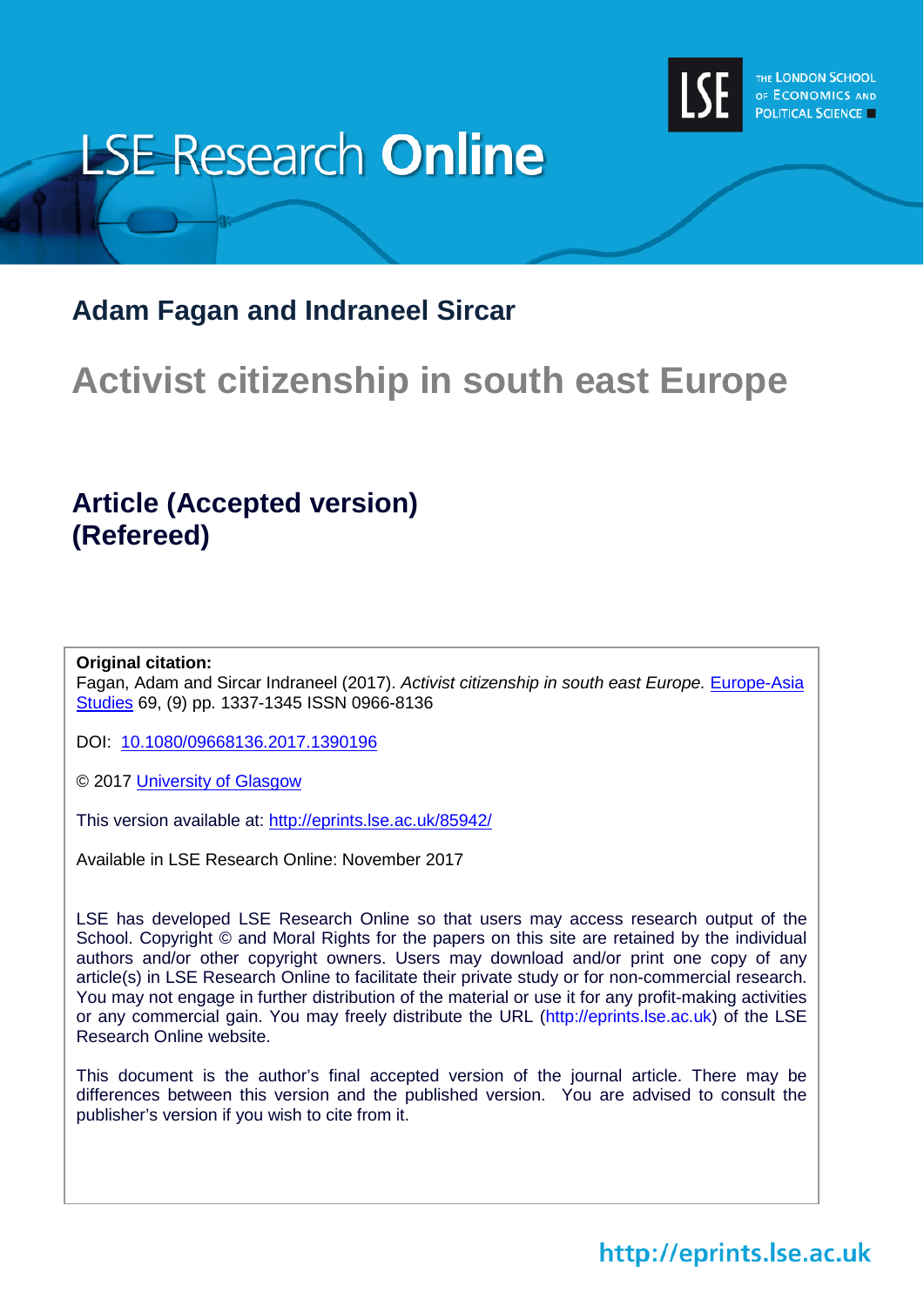## **Activist Citizenship in South East Europe**

#### **Adam Fagan <a.fagan@qmul.ac.uk>** *Queen Mary University of London*

### **Indraneel Sircar <i.sircar@lse.ac.uk>** *London School of Economics and Political Science*

The contributions to this volume on protest and activist citizenship in South East Europe  $(SEE)^1$  $(SEE)^1$  delve far beyond discussions about the efficacy and legitimacy of non-governmental organisations (NGOs) and social movement organisations that have dominated the study of civil society in post-communism. They focus instead on how certain types of citizenship – most notably 'activist citizenship' – are forged or not forged; how citizens are drawn into 'acts of citizenship' (Isin 2008, 2009) other than through joining or supporting established NGOs. The articles illustrate what political scientists find it difficult to uncover – noninstitutionalised and non-formal modes of collective action; symbolic politics, cultural challenges, acts of citizenship and participation that defy notions of 'weak civil society' (Howard 2003; Crotty 2003; Rose 2001) or the NGO-ization of civil society spaces (Jacobsson and Saxonberg 2013).

They each critique the NGO-ization thesis – the dominance in post-communist states of externally funded, apolitical and non-participatory professional organisations focused on policy and governance (Mandel 2002; Wedel 2001; Quigley 2000) - by illustrating the activism that takes place outside of NGOs or completely separate from them. They thus contest the assertion of NGOs having colonised the civil society space and interrogate the notion that a premature institutionalisation of civil society organisations has killed-off political activism and any vestige of radicalism.

Each case study highlights the extent to which a rejection, or at least a suspicion, of the institutions of liberal democracy as the mechanisms for political participation underpins much of the activism. This in itself does not make the SEE states under scrutiny here particularly unusual. Cultural protest and non-institutionalised forms of activism have long been seen in established western democracies (cf. Melucci 1988) and have, as Dolenec et al. observe, become a global phenomenon since the financial crisis of 2008.

What, then, is surprising or specific about contemporary activism in these countries? First and foremost, it is that this level of civic engagement and activist citizenship are occurring in countries that we were told had 'weak' civil societies and very little civic participation (Petrova and Tarrow 2007). Citizens were apparently politically timid due to the lingering legacy of Soviet-style authoritarianism, because of their failure to fully grasp democratic politics, or through the engendered passivity of liberal democratic institutions. There has been barely any dissent from the assertion that citizens of post-socialism have neither aptitude nor appetite for radicalism or protest.

<span id="page-1-0"></span> $1$  In this volume, South East Europe will be understood to mean Albania, Bulgaria, Romania, and former Yugoslav territories (Bosnia-Herzegovina, Croatia, Kosovo, Macedonia, Montenegro, Serbia, and Slovenia).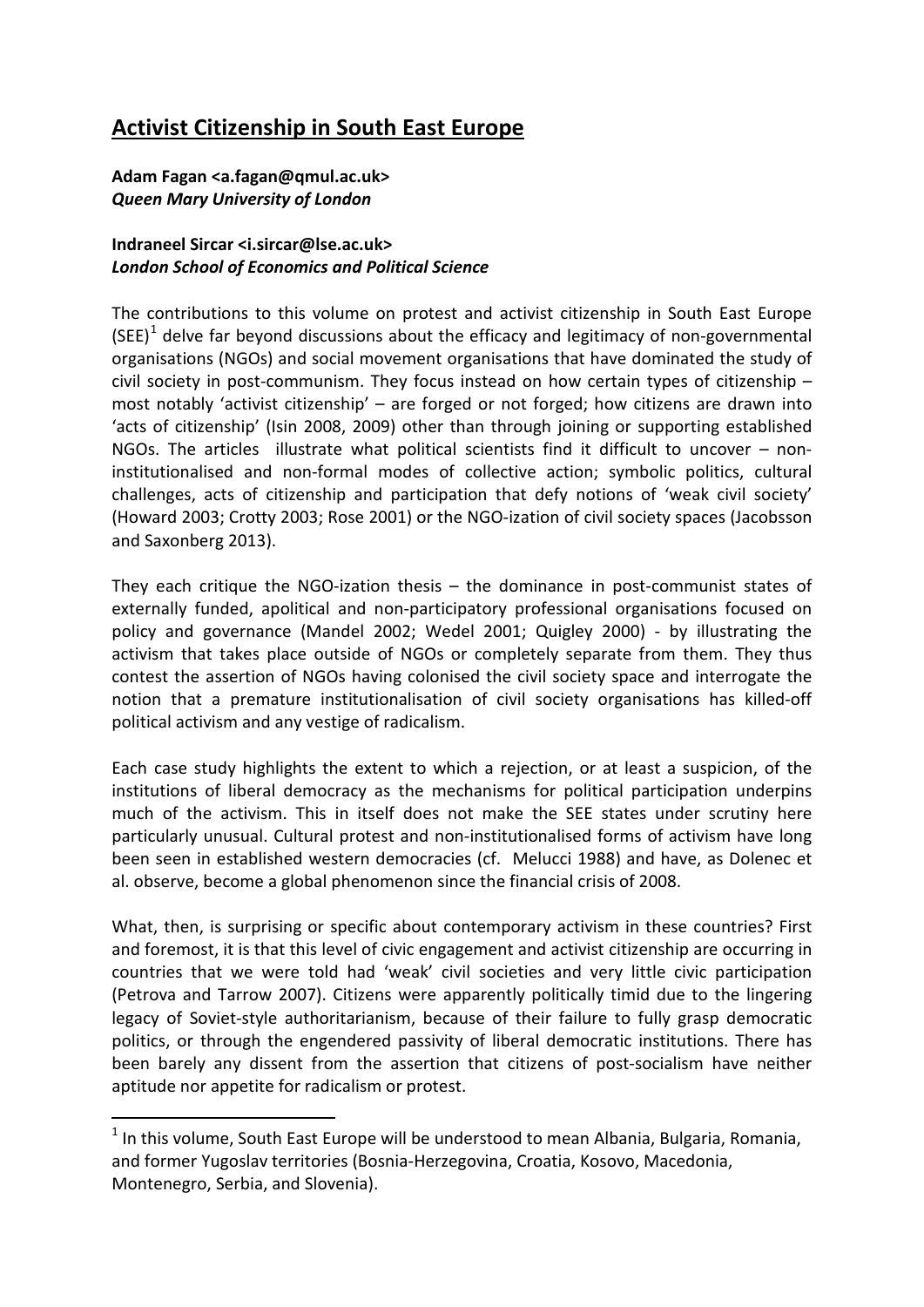Second, this collection of scholarship finally lays to rest the notion of post-socialist semiperipheral Europe 'catching-up' with the hinterland of mature liberal democracies in terms of civil society activism and social movement development. The implicit assumption in much of the extant literature of post-socialist states emulating a model of western-inspired activism based on channelling participation through liberal institutions and deploying the strategies of conventional social movements as a primary stage prior to the likely emergence of more radical and 'progressive' forms of activism is a myth squarely debunked. The activism of SEE is clearly not a stage behind; an immature or amateur version of what we may find in the UK, France, Spain, or Greece. The countries and their activists studied herein are potentially trailblazing forms of activist citizenship that fundamentally challenges the core-periphery power relationship that has dominated post-socialist studies for three decades. What seemingly gives their activism poignancy and fervour is a disillusionment with the institutions of liberal democracy that stretches back much further than the financial crisis of a decade ago. The message from each contribution is loud and clear: these countries should not be considered as being a step behind the west, nor are they necessarily emulating their patterns of activism; the local contexts are giving rise to expressions of activist citizenship that are certainly similar to what has been seen across the rest of Europe, but some of the mobilizations appear to be genuinely innovative.

A third contribution made by these authors is to emphasise the significance of what James C. Scott (1990) refers to as 'infra-politics', forms of activism that are often dismissed as occurring below the parapet, as an elementary stage in the emergence of institutionalised civil society, and having little impact on the formal political sphere. What each of the contributions illustrates is how vital are the cultural challenges or the incidents of symbolic 'everyday' activism that occur often on a very small scale, in the bookshop cafes of Serbia (Goldstein) or the photographs and fabricated images on billboards in rural Montenegro (Baća). This is not treated here as evidence of an immature or immanent civil society, but as vital life-blood for a civil society that cannot be reduced to the number of registered NGOs.

All the contributions draw on Isin's notion of 'activist citizenship'. For Isin (2008, 2009), *active* citizenship is when an individual performs her / his duties within the (democratic) polity, such as voting, taxpaying, and adhering to the legal order. On the other hand, *activist* citizenship necessitates individuals to break with prevailing routines and practices in order to bring into being new claimants of justice (Isin 2008; Isin 2009). Activist citizens do this through "acts of citizenship", which are acts that constitute what is meant by "citizens" (insiders) as different from "aliens" (outsiders) (Isin 2008).

In a nutshell, the focus in this volume is how citizens across SEE are, in the context of semiauthoritarian or partially democratic contexts, learning and developing their citizenship. Supporting a western-funded NGO by making a donation, attending a meeting or demonstration is not an expression of activist citizenship; it may well be a valuable precursor, but it tells us relatively little about the substantive interaction between citizens and elites, between the powerful and the powerless. NGOs can be weak, poor and ignored by swathes of citizens, but activist citizenship and political contestation may well be very developed and effective. Likewise, the NGO sector and formal civil society could be strong,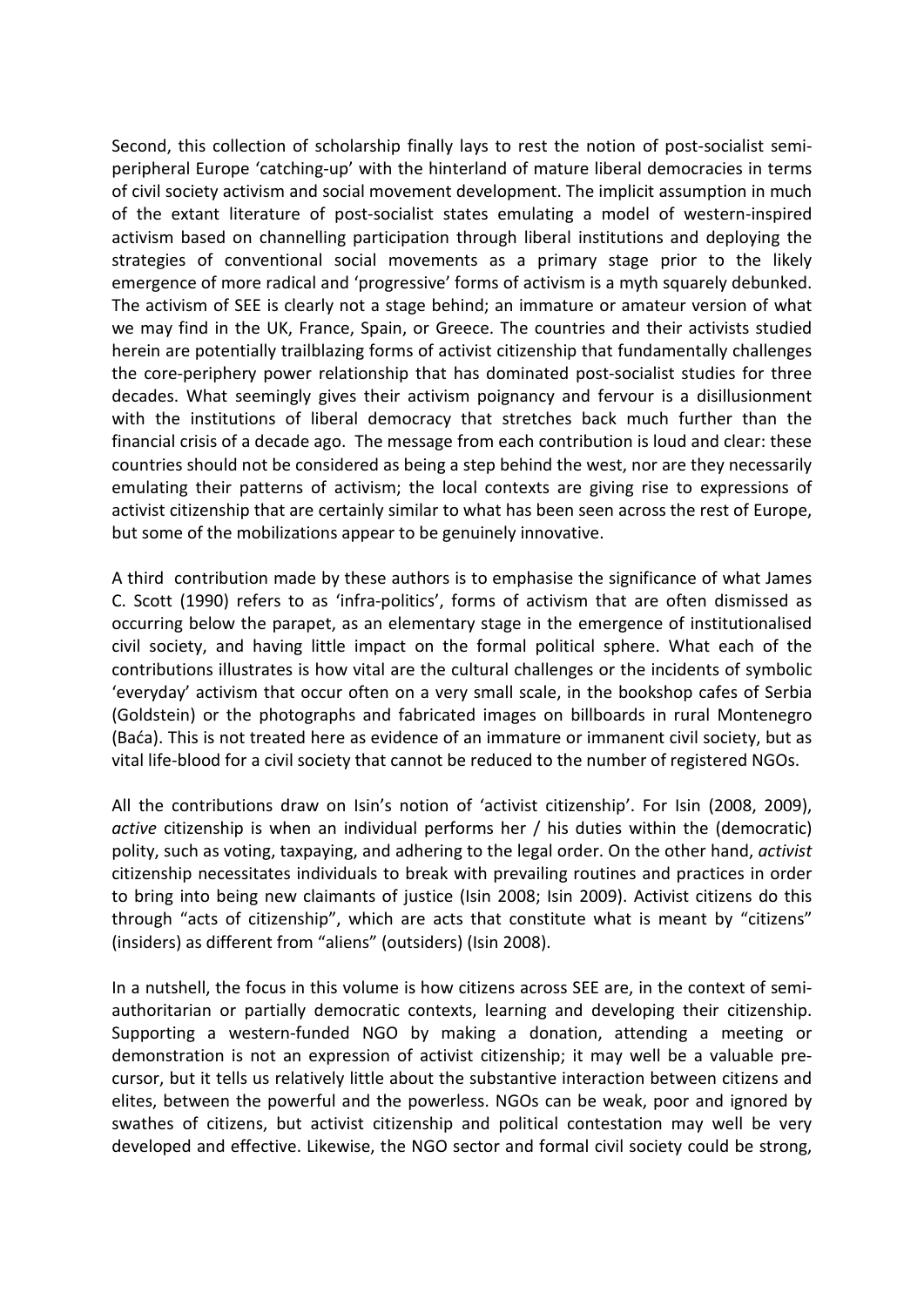established and highly prominent without any challenge whatsoever to the power of capital or corrupt elites emerging from citizens or marginalised voices.

The over-arching question that emerges from the volume – and the focus of future research, no doubt – is whether the emergence of this sort of activist citizenship in a small corner of Europe is best understood as a 'local' response to a much broader crisis of representative institutions of liberal democracy, or whether there is in fact something much more specific and noteworthy emerging that challenges our theoretical and empirical understanding of contemporary activism. What each contribution seems to conclude is that there is indeed something more that has been unearthed. For Dolenec et al., the rights to the city movement in Zagreb is indeed 'part of a global phenomenon of resisting neoliberal transformations, (but)… its local configuration relates to the context of the post-socialist semi-periphery'. But, by highlighting the particularly aggressive reconfiguration of public spaces and the corrupt processes surrounding privatization, she encourages us to directly question the idea that protest in the Balkans and the activism in cities is best studied as just a local manifestation of a global phenomenon. The intensity of the crisis and the response to it in SEE brings greater clarity regarding what types of activist citizenship exert the most impact.

The imprint of the post-socialist, semi-peripheral European 'local' resonates through each of the contributions. To interpret SEE manifestations of activist citizenship simply as part of the 'global crisis' fails to acknowledge how the legacies of authoritarianism, combined with the two decades of post-socialist, post-conflict development have led to a particular depoliticisation of these countries. This may well have become accentuated by the 2008 crisis and the austerity that followed, but in the case of SEE, the political disconnect between citizens and elites reaches back much further. For the Montenegrins, Serbians or Romanian activists, their democratic institutions have not suddenly started to degenerate or lose their capacity to channel societal interests to elites. Rather, electoral democracy and formal structures of civil society have arguably *never* been perceived to fully exist or function. The protests in SEE may look the same as that which is occurring elsewhere, but the empirical cases we are introduced to in this volume are less about liberal institutions in crisis and more about the myth of liberal institutions having been consolidated in countries where established elites have maintained a steadfast grip on power, through privatization, 'democratization' and Europeanization.

#### **Contributions to the Special Issue**

A recurrent theme across the contributions in the special issue is the evolutionary and strategic nature of the acts of citizenship explored. Although supposedly "leaderless" horizontal movements, it is crucial to reveal forms of authority and agency provided by (formal or informal) leaders which significantly affect trajectory and outcomes (Aidukaitė 2016). Hence, one must not assume the "spontaneity" (Dalakoglou 2012; Flesher Fominaya 2015) to explain the start of citizen-led movements, since this buys into the mythology of the protest which activists may want to portray (Polletta 1998).

A second feature of the contributions is the complementarity of the literatures of radical politics and social movements in exploring the post-2008 protest movements in SEE and in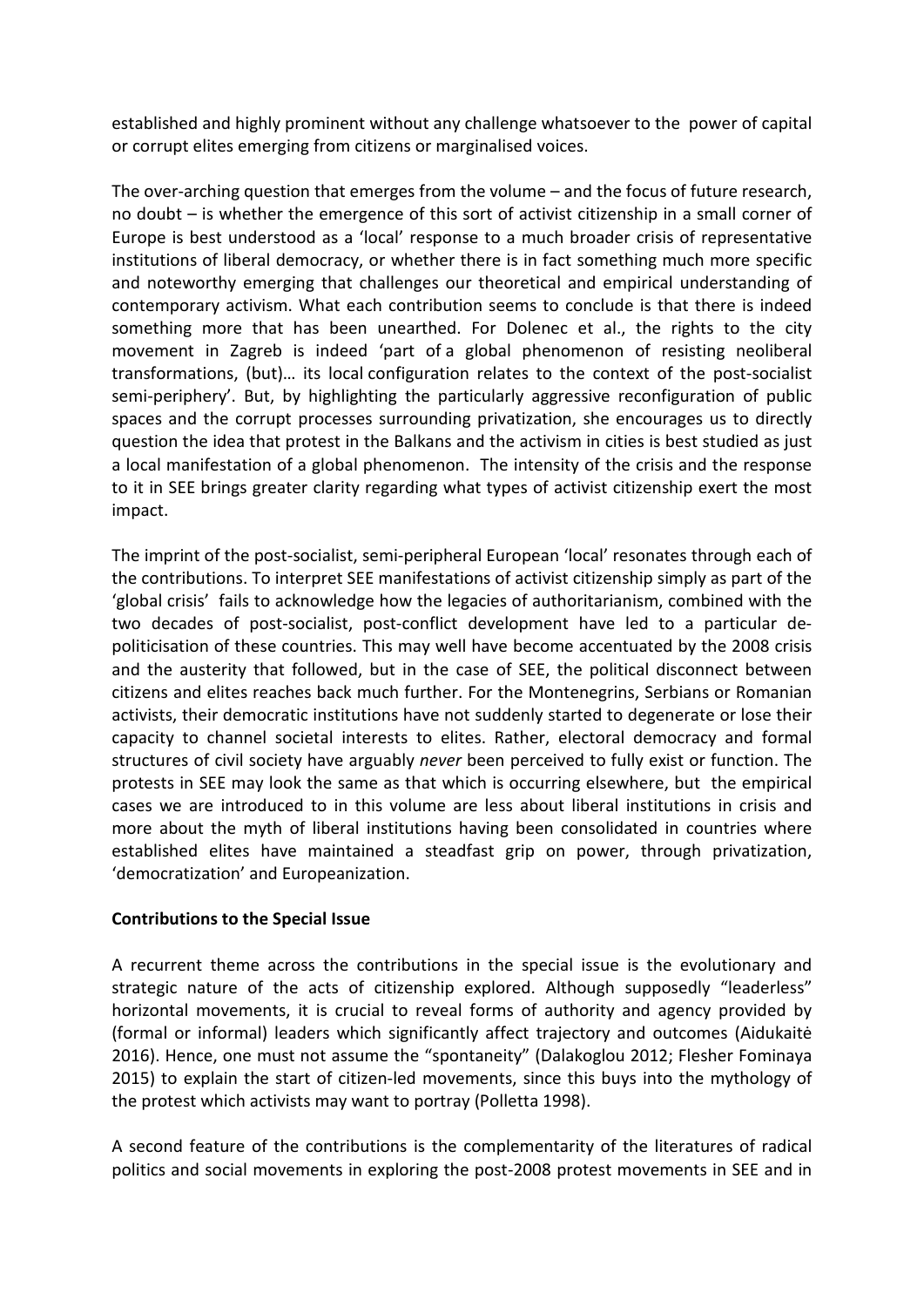other parts of the world. Isin (2017) highlights that performative citizenship rests on claimmaking related to rights that is central to framing of social movements and episodes of contentious politics (Tilly 2008). However, these theories focus less on the structural conditions which allow certain moments of liminality (Turner 1969), conditioned by changes in political opportunity and resource mobilisation, to allow for the subjects to break habitus and bring the new actor into being. On the other hand, social movement studies often closely explore the contextual factors which facilitate or impede the development of protest movement. There is also a focus on identifying who protests, and della Porta (2015) identifies the citizen as the subject of anti-austerity protests. However, there is little theoretical focus on the acts that brought into being the "99%" (the citizen) in contrast to the "1%" (predatory elite), or the tensions between the claims to justice and the methods used to address them. It is here that the radical politics literature is crucial.

*Chiara Milan* investigates how the 2013 and 2014 protest cycles in Bosnia-Herzegovina, and illustrates how they differ, since they are both instances of citizen-led mobilisation (that are beyond the practices of "active citizenship"). The author complements Isin's (2017) notion of performative citizenship with Leach's (2013) concept of "prefigurative politics". In other words, the means employed by social movements shape the ultimate objectives. For example, in the case of Bosnia-Herzegovina, the establishment of direct-democratic citizenled assemblies in 2014 prefigured the aim of creating a more egalitarian society (in contrast to 2013 demonstrations). In 2013, participants protested the lack of a nationwide law on ID cards (which prevented a critically ill infant from seeking medical care abroad) by organising protest marches. One year later, violent protests in response to the closure of privatised factories in the eastern city of Tuzla soon gave way to the establishment of citizen-organised popular assemblies ("plenums") similar to those set up during the Indignant anti-austerity protests in Spain and in Greece. As in the cases of Croatia (Dolenec et al.) and Montenegro (Baća) examined in this special issue, participants in Bosnia-Herzegovina experienced a learning process by which they gradually used more radical and disruptive modes of dissent across waves of protest. However, unlike these other cases, the protests in Bosnia-Herzegovina did not trigger the construction of a new type of de-ethnified citizen resting on a right-based notion of citizenship.

*Astrid Reinprecht* looks at student protests in Serbia since 2005, which predated the other instances of citizen-led mobilisation studied in this special issue. Student protest movements in former Yugoslavia were amongst the first in the region to recognise the connection between the adverse effects of neo-liberalisation and the post-socialist transition (Baćević 2010). The trigger for student dissent was the signing of the declaration to become part of the European Higher Education Area (commonly known as the "Bologna Declaration"). At the end of 2005, activists from the University of Belgrade carried out a number of protest actions, including blockades, demonstrations in front of government buildings, and performances. However, these activities did not result in significant public support or media coverage. In subsequent actions, student activists occupied the University of Belgrade Faculty of Philosophy (2006) and Faculty of Arts (2007). By conducting interviews with activists, the author shows that the two dominant frames devised for the occupations were ones of commercialisation and of direct democracy. Critics of the Bologna Process across Europe claim that the objective to create unified standards for university degrees is at best unnecessary bureaucratisation and at worst marketisation of higher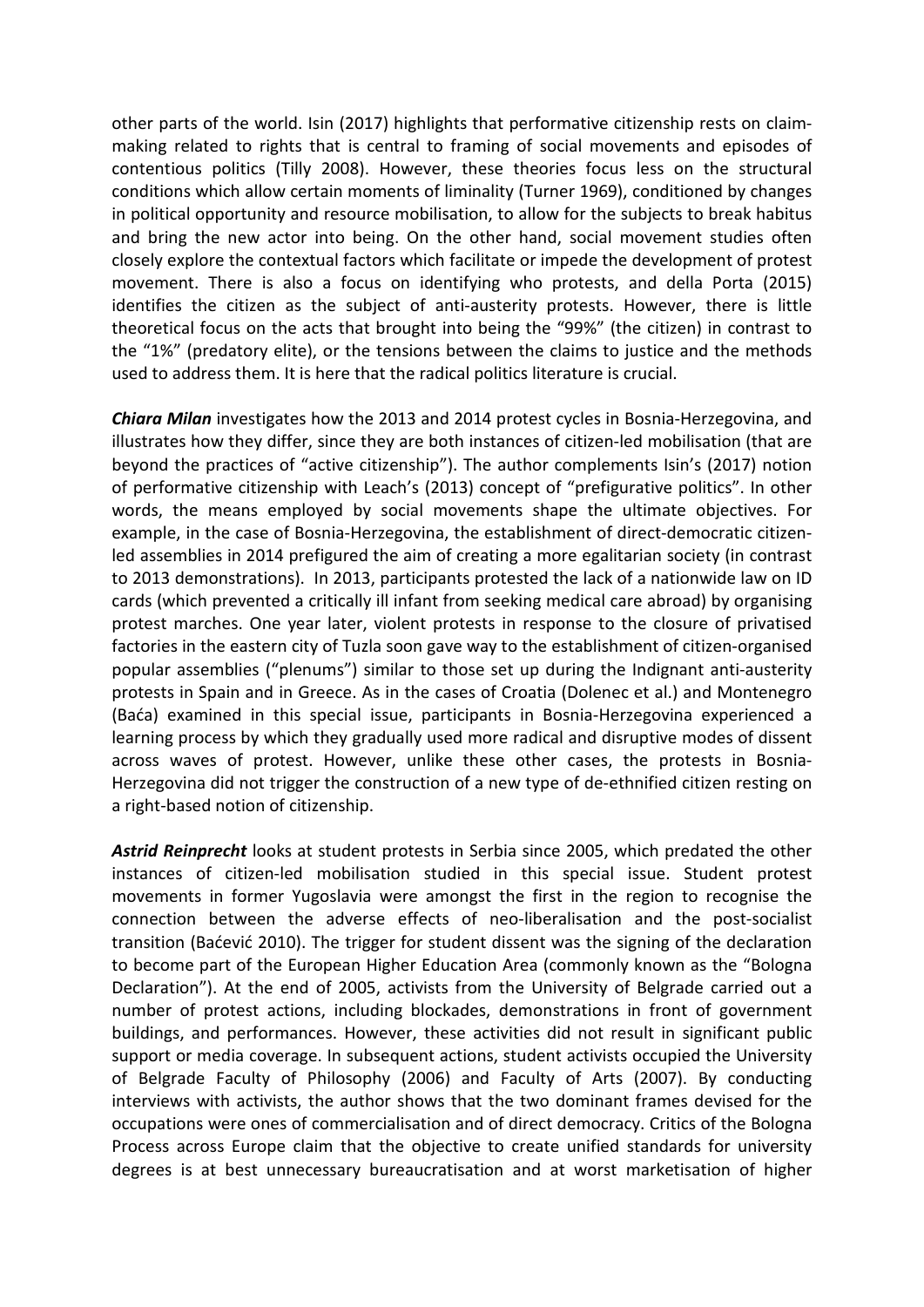education. However, activists could not invoke the 1968 Belgrade university occupations without accusations of Yugo-nostalgia. Nor could they connect to the legacies of the anti-Milosevic protests in 2000 from liberal activists whilst critiquing neoliberalism. Ultimately, the Belgrade activists drew on the frames (commercisalisation) and repertoires (occupation, popular assemblies) of student activism in Western Europe, particularly the UK, France, and Greece. The occupations in Belgrade inspired similar actions in Zagreb (Ćulum and Doolan 2015) and other places in former Yugoslavia, and via direct contacts (e.g., at the Subversive Festival) and indirect emulation, through which a new student manifestations of 'activist citizens' were constituted (Baća 2017).

*Lasse Thomassen and Alen Toplišek* critically assess the concept of horizontality (Sitrin 2012; Sitrin 2014) underlying the direct-democratic frame highlighted by Reinprecht which was at the heart of the popular assemblies in SEE and elsewhere in the post-2008 period. The authors investigate the case of Slovenia, which stands out in SEE as the only case where an anti-austerity movement formed the basis for a political party (the United Left) that not only formed in the wake of the protests, but also garnered sufficient support to earn parliamentary representation. As such, it is the only example of a successful Podemos-like "movement party" (Kitschelt 2006; della Porta et al. 2017) in SEE. The authors conclude that, contrary to prevailing views by Sitrin and other political philosophers, it is impossible to disentangle horizontality and verticality. This is because, despite the insistence on a leaderless movement, there are informal leaders who come to represent or embody the movement externally (see Ana in this volume for the Romanian case). Moreover, for horizontality to function in the protest committees, it was necessary for some verticality (e.g., authority of a chairperson) to guarantee the preservation of the horizontal guiding principle. Once elements of the movement formed into the United Left, the party sought to preserve hybridity between verticality and horizontality by having elected representatives in legislatures and leaders like other parties, yet also having more informal features such as working groups and local committees. It remains to be seen whether this delicate balance between horizontality and verticality can be preserved in the United Left.

**Danijela Dolenec, Karin Doolan, and Tomislav Tomašević** examine the trajectory of the Zagreb Right to the City Movement. In particular, the authors question the "iron law of oligarchy" posited by Michels (1968), and empirically validated by Rucht (1999) and others. According to Michels, social movements that institutionalise into conventional forms of political participation (i.e., parties) de-radicalise, become co-opted into the political system, and lose the potential to trigger fundamental social change. This resonates with Tarrow (2011), who differentiates between trajectories of institutionalisation (as Michels does) contrasted with radicalisation. Tarrow further argues that social movements who wish to stay true to their radical values eventually burn out due to the challenges of sustaining antiestablishment mobilisation without strong bureaucratic structure. However, the authors show how the Right to the City in Zagreb problematises this "iron law". Using interviews with activists triangulated with primary and secondary materials, the authors show how the movement began as a constellation of NGOs willing to collaborate with city authorities ("active citizenship"), and gradually began to employ more "illegal" actions when their efforts were thwarted ("activist citizenship"). The Right to the City crystallised around plans to build a shopping centre and luxury residences on one part of "Flower Square" in Zagreb. In addition to occupying the space, activists devised performative and creative actions to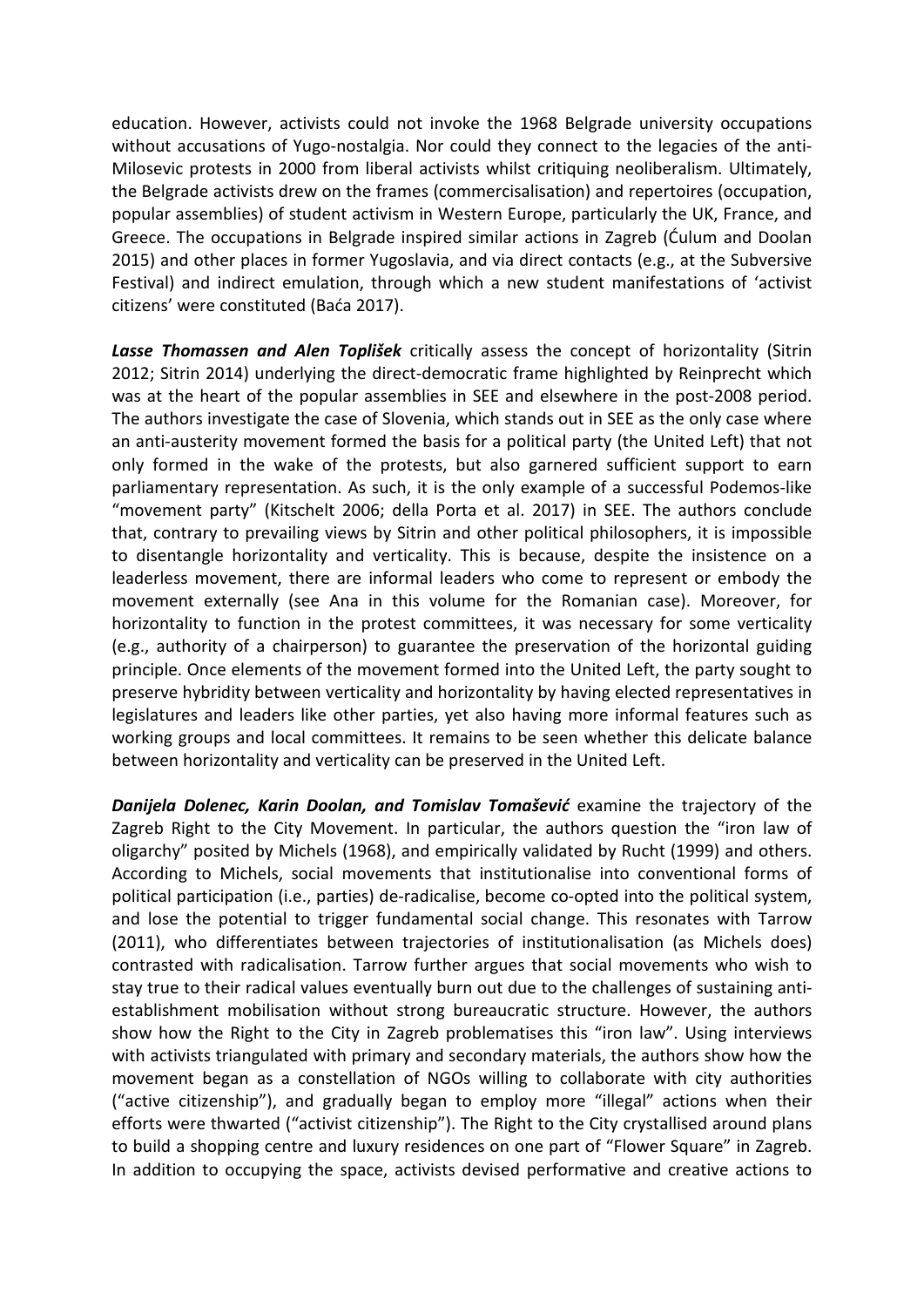highlight injustice, such as: affixing a fake street sign reading "Victims of [Mayor] Milan Bandić Square" (parodying "Victims of Fascism Square" in Zagreb) and putting up yellow "crime scene" tape around the Ministry of Environment, Planning, and Construction to highlight the conflict of interest of the responsible minister. The movement further developed in response to plans to construct on one part of the Square, on Varšavska Street. Activists again organised occupations of the disputed space, as well as creative actions, such as building a large Trojan Horse (to underline that elite pronouncements of "public interest" were self-serving). Eventually, the fight was lost, but the movement did not burn out (contra Tarrow), but rather supported similar actions elsewhere in Croatia, as well as in Bosnia-Herzegovina, Macedonia, and Serbia.

*Bojan Baća* explores how acts of citizenship initially started by residents of Beranselo, a small settlement in northeast Montenegro, protesting the process determining the location of a regional landfill unintentionally brought into being a new political subject of the *Beranselac* (i.e., resident of Beranselo, pl. Beranselci). Although the actions were never done under the banner of a unified social movement, the acts of citizenship in this rural setting were the first in a process of accretion whereby the political subjectivation of the "Beranselac" became the actor ("we are all Beranselci") highlighting injustice by predatory and exploitative elites across the country. Using interviews with three of the most visible activists and supported by secondary sources, Baca shows how the Beranselo "movement" can be understood using the stages of political subjectivation, developed by Rancière, to performatively assert equality from an initial position of inequality: 1) disagreeing with the existing modes for registering grievances; 2) creating new scripts for political participation; and 3) recognition by other exploited parties as symbolic of their own plight. As in the case of the Zagreb Right to the City movement (Dolenec et al., this volume), residents in Beranselo initially pursued existing scripts as "active citizens" to highlight their grievance. They only pursued writing new scripts when they felt unjustly impeded by authorities. Most interestingly, Baca concludes that the accretion of acts of citizenship was not purposeful (contra Isin), but rather a result of uncoordinated everyday acts of micro-resistance, such as the sharing of parody images about Beranselo on social media.

Focusing on instances everyday activism also examined by Baća, *Goldstein* seeks to identify instances of activist citizenship that are largely hidden away from the public gaze by studying what the author calls "discreet activisms" with a longer-term horizon and less radical perspective than the other cases presented in this special issue. The author conducts participant observation of independent café-bookshops (alongside interviews with the owners) in Novi Sad (the capital of the autonomous Serbian province of Vojvodina) by using Lefebvre's (1991) notion of the "counter-space" where citizens can resist the dominant meta-narrative of the capitalist city at the micro-level, and thus impacts on the "everyday". Goldstein finds that many of these bookshops do not prioritise profit-making, but rather focus on creating spaces for social engagement alongside more "public" forms of activism. Moreover, the spaces and scripts created are not done so solely by the proprietors of the bookshops, but mainly through a process of co-creation in which participants are actively involved. These "everyday utopias" (Cooper 2014) may be ephemeral, but the alternative scripts created can accrete over time and provide a "preamble" for more public activism.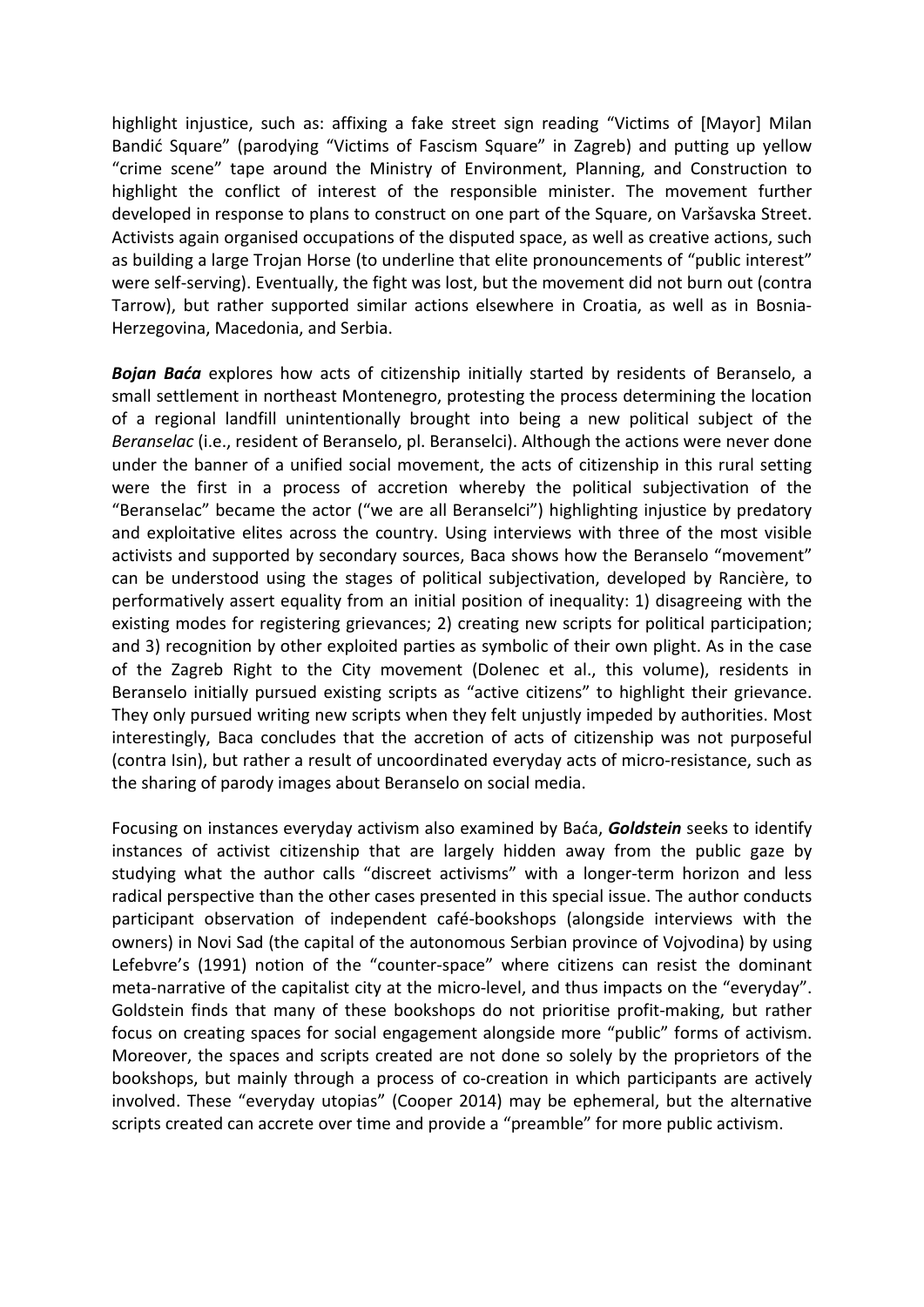*Ana* disentangles the role of feminist activists during the 2012 Romanian protests in order to recover their voice during the mobilisation. The author conducted interviews with a number of feminist activists involved in the protest, as well as observing the 2012 protests, and investigated the process (and impediments) of constituting the feminist citizen. To do this, Ana uses the concept of "perspectival dualism" developed by Fraser and Honneth (2003) that appeals to justice in social movements rest on claims related to recognition and redistribution, which are inter-linked. This perspectival dualism is complemented with Ferree's focus on the role of power relations exercised through structures understood both as the individual's autonomy for self-determination and the role of collective authority (Ferree and Gamson 2003). Since these forms of power are themselves interlinked with class and race, then they are also connected to justice related to recognition and redistribution (Ferree and Martin 1995). The notion of citizenship (as a form of recognition) at the heart of this special issue was understood in two ways. On the one hand, the existing notions of citizenship allowed women to participate fully in the protest movements as "active citizens". However, a second group of feminists saw claims through prevailing ideas Romanian citizenship as inadequate, since they did not question the status quo and thus did not have the potential to trigger a rupture and reconstitution of the political ("activist citizenship").

The authors thus position themselves at various points within the realm of infra-politics – for Thomassen and Toplišek this is the juncture or interface between horizontal protest networks and the vertical manifestations of protest, including parties and more established formal iterations of civil society in Slovenia. For Dolenec et al., it is the physical location of the city. Each vantage point offers insights into forms of activist citizenship that do not entirely reject parties and NGOs, but organise their activism separately from the institutionalised civil society; deploy different tactics, logics and strategies; and fundamentally challenge the tacit assertion that the only activism or politics that matters is that which takes place 'formally', within the contours of 'the system' and its institutions. From the realm of infra-politics and below the parapet of the formal political sphere, 'capacity building' (training), the availability of material resources (project grants), access to elites (policy consultations and round table negotiations) all become less relevant. Making demands on the state, challenging it and seeking to influence political elites is not absent or lost, but the vertical interaction between activists and the state is merely one dimension of these forms of action.

The contributions are interested in how activist citizenship develops – is there a temporal dimension in the sense that the movements or incidents of protest learn from previous examples? How important in this cumulative learning is the dissident movements that challenged socialism in the late 1980s and early 1990s? (Milan, Reinprecht) Do activists learn from what occurs in neighbouring (Balkan) states? If so, how and under what circumstances? If there is transnational or even global 'learning' and 'sharing' taking place, where do the activist movements of South East Europe sit within this? Are they somewhat passively copying or reflecting activism learnt elsewhere, or are they actually initiating and innovating?

#### **References**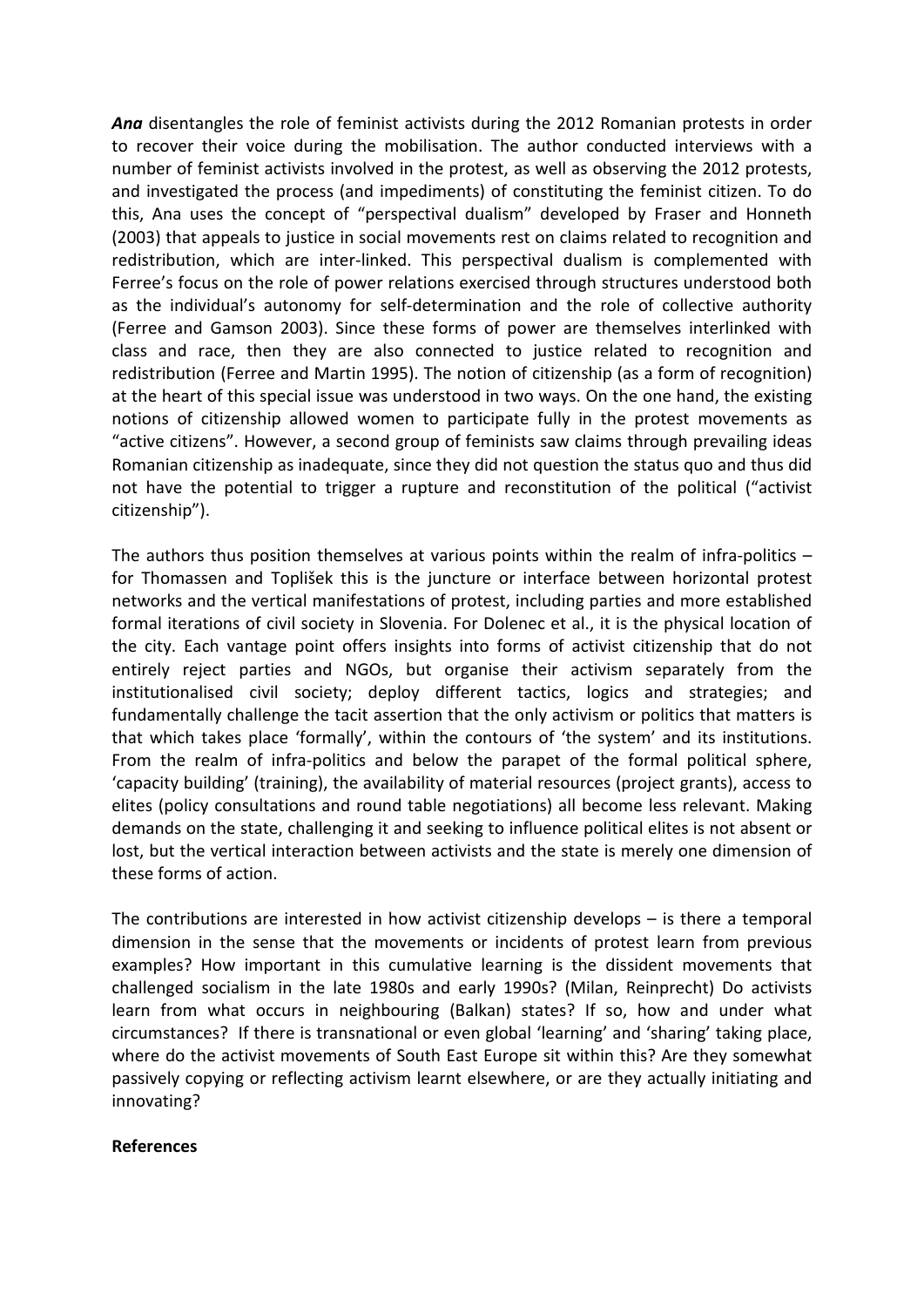Aidukaitė, Jolanta. 2016. "The Role of Leaders in Shaping Urban Movements: A Study of Community Mobilisation in Lithuania." *East European Politics* 32 (1): 105–22.

- Baća, Bojan. 2017. "The Student's Two Bodies: Civic Engagement and Political Becoming in the Post-Socialist Space." *Antipode*. doi:10.1111/anti.12338.
- Baćević, Jana. 2010. "Masters or Servants? Power and Discourse in Serbian Higher Education Reform." *Social Anthropology* 18 (1): 43–56.
- Cooper, Davina. 2014. *Everyday Utopias: The Conceptual Life of Promising Spaces*. Durham and London: Duke University Press.
- Crotty, Jo. 2003. "Managing Civil Society: Democratisation and the Environmental Movement in a Russian Region." *Communist and Post-Communist Studies* 36 (4): 489–508.
- Ćulum, Bojana and Karin Doolan. 2015. "'A Truly Transformative Experience': The Biographical Legacy of Student Protest Participation." In *Student Engagement in Europe: Society, Higher Education and Student Governance*, edited by Manja Klemenčič, Sjur Bergan, and Rok Primožič, 83–97. Strasbourg: Council of Europe.
- Dalakoglou, Dimitris. 2012. "Beyond Spontaneity: Crisis, Violence and Collective Action in Athens." *City* 16 (5): 535–45.
- della Porta, Donatella. 2015. *Social Movements in Times of Austerity: Bringing Capitalism Back into Protest Analysis*. Cambridge: Polity.
- della Porta, Donatella, Joseba Fernandez, Hara Kouki, and Lorenzo Mosca, eds. 2017. *Movement Parties Against Austerity*. Cambridge: Polity.
- Ferree, Myra Marx and William Anthony Gamson. 2003. "The Gendering of Governance and the Governance of Gender: Abortion Politics in Germany and the USA." In *Recognition Struggles and Social Movements*, edited by Barbara Hobson, 35–63. Cambridge: Cambridge University Press.
- Ferree, Myra Marx and Patricia Yancey Martin. 1995. "Doing the Work of the Feminist Movement: Feminist Organizations." In *Feminist Organizations: Harvest of the New Women's Movement*, edited by Myra Marx Ferree and Patricia Yancey Martin, 3–23. Philadelphia, PA: Temple University Press.
- Flesher Fominaya, Cristina. 2015. "Debunking Spontaneity: Spain's 15- M/Indignados as Autonomous Movement." *Social Movement Studies* 14 (2): 142–63.
- Fraser, Nancy and Axel Honneth. 2003. *Redistribution or Recognition: A Political-Philosophical Exchange*. London: Verso.
- Howard, Marc Morjé. 2003. *The Weakness of Civil Society in Post-Communist Europe*. Cambridge and New York, NY: Cambridge University Press.
- Isin, Engin F. 2008. "Theorizing Acts of Citizenship." In: *Acts of Citizenship*, edited by Engin F. Isin and Greg M. Nielsen, 15–43. London: Palgrave Macmillan.
- Isin, Engin F. 2009. "Citizenship in Flux: The Figure of the Activist Citizen." *Subjectivity* 29 (1): 367–88.
- Isin, Engin F. 2017. "Performative Citizenship." In *The Oxford Handbook of Citizenship*, edited by Ayelet Shachar, Rainer Bauböck, Irene Bloemraad and Maarten Vink, 500– 23. Oxford: Oxford University Press.
- Jacobsson, Kerstin and Steven Saxonberg, eds. 2013. *Beyond NGO-ization: The Development of Social Movements in Central and Eastern Europe*. Farnham: Ashgate.
- Kitschelt, Herbert. 2006. "Movement Parties." In *Handbook of Party Politics*, edited by Richard S. Katz and William Crotty, 278–90. London: Sage.